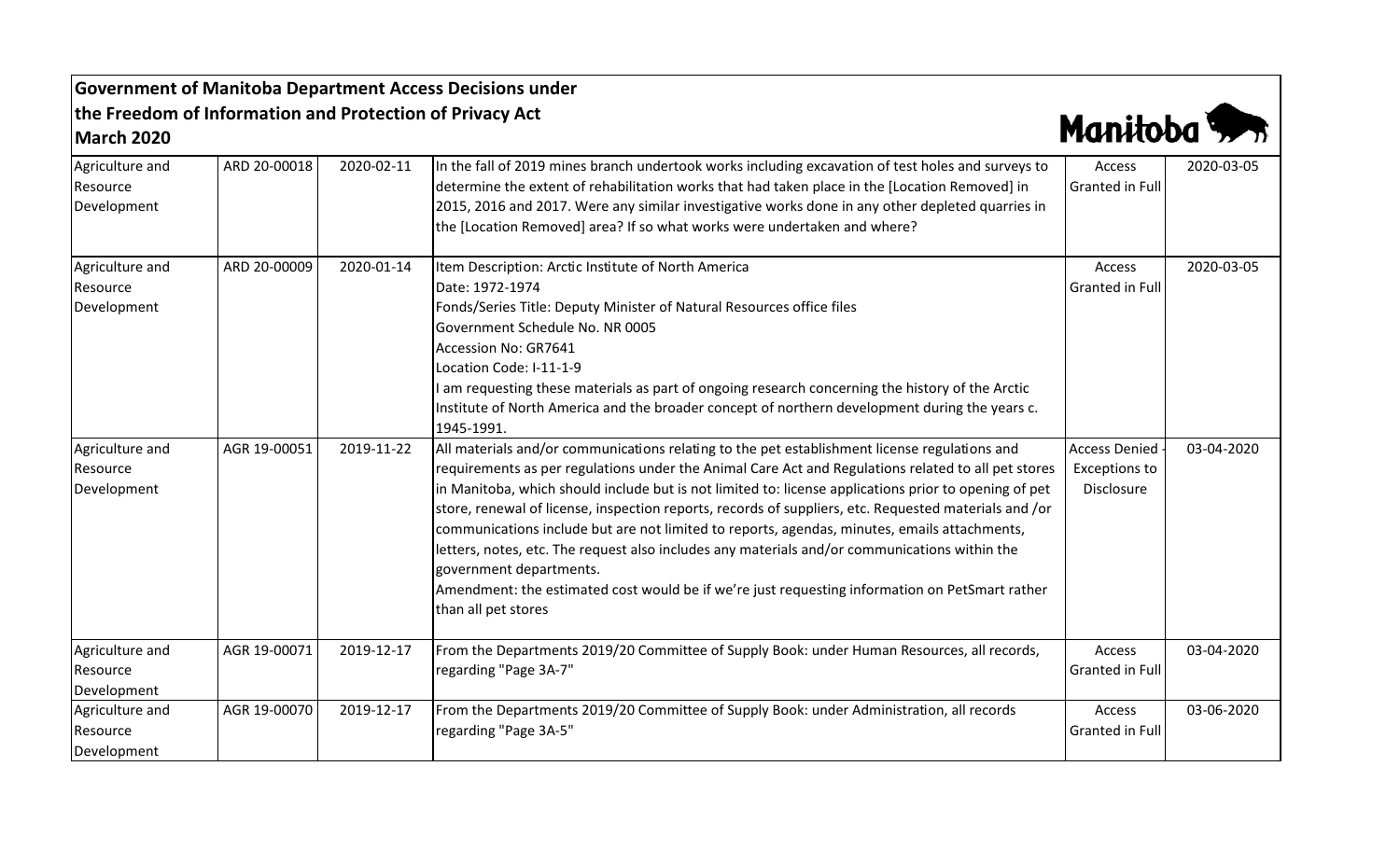| <b>Central Services</b> | 20CNS-006 | 2020-02-06 | All communication to and from Manitoba Hydro International with Manitoba government regarding, Access Denied |                      | 2020-02-19 |
|-------------------------|-----------|------------|--------------------------------------------------------------------------------------------------------------|----------------------|------------|
|                         |           |            | the Manitoba Hydro network RFP since January 1, 2019.                                                        | No Records           |            |
| <b>Central Services</b> | 20CNS-004 | 2020-01-28 | Request access to the number of truck plows and graders owned by the government in the years                 | Access               | 2020-03-23 |
|                         |           |            | 2015, 2016, 2017, 2018, 2019, 2020 - broken down by type of equipment and year.                              | Granted in Full      |            |
| Civil Service           | 19CSC-067 | 2019-12-03 | Regarding the newspaper ad "21 raisons de se sentir chez soi au Manitoba" which has appeared in              | Access               | 2020-02-19 |
| Commission              |           |            | the newspaper Le Devoir, please provide all drafts of this advertisement and emails/correspondence           | Granted in           |            |
|                         |           |            | around its content as well as its placement (e.g., which newspapers and websites in which to<br>advertise).  | Part                 |            |
| Civil Service           | 20CSC-022 | 2020-03-10 | Amount budgeted and amount spend since May 3, 2016 for MNP LLP to conduct executive searches                 | Access               | 2020-03-20 |
| Commission              |           |            | for the position of CEO                                                                                      | Granted in Full      |            |
| <b>Civil Service</b>    | 20CSC-020 | 2020-03-02 | <b>MNP LLP</b>                                                                                               | Access               | 2020-03-23 |
| Commission              |           |            | Amount budgeted and amount spent since May 3, 2016 for MNP LLP to conduct executive searches                 | Granted in Full      |            |
|                         |           |            | for the position of Civil Service Commissioner - Time Period: May 3,2016 to Dec 31,2020                      |                      |            |
| Conservation and        | 2020-003  | 2020-01-02 | Historical manure management plans that have been submitted on behalf of [name removed] to                   | Access               | 2020-03-02 |
| Climate                 |           |            | Manitoba Sustainable Development; all retained records, both PDF documents and archived                      | Granted in           |            |
|                         |           |            | historical records                                                                                           | Part                 |            |
| Conservation and        | 2020-022  | 2020-02-19 | Please provide and all records related to the applications for permits by [name removed] and by              | <b>Access Denied</b> | 2020-03-04 |
| Climate                 |           |            | [name removed] for the 2020-2021 season to permit off-road tundra vehicles to operate on the off-            | No Records           |            |
|                         |           |            | road trail system in the Wild Management Area of Churchill, Manitoba.                                        |                      |            |
| Conservation and        | 2019-141  | 2020-10-19 | Records indicating the composition of the Youth Advisory Council                                             | Access               | 2020-03-05 |
| Climate                 |           |            |                                                                                                              | Granted in Full      |            |
| Conservation and        | 2020-021  | 2020-02-05 | Item Description: Parks - Prov Park - Birds Hill Park - Buildings                                            | Access               | 2020-03-05 |
| Climate                 |           |            | Date of Item: 1965 - 1968                                                                                    | Granted in           |            |
|                         |           |            | Fonds Title: Minister of Culture, Heritage, Tourism Office Files                                             | Part                 |            |
|                         |           |            | Government Schedule: CH 0007A                                                                                |                      |            |
|                         |           |            | Accession #: GR0147                                                                                          |                      |            |
|                         |           |            | Location Code: D-1-1-15                                                                                      |                      |            |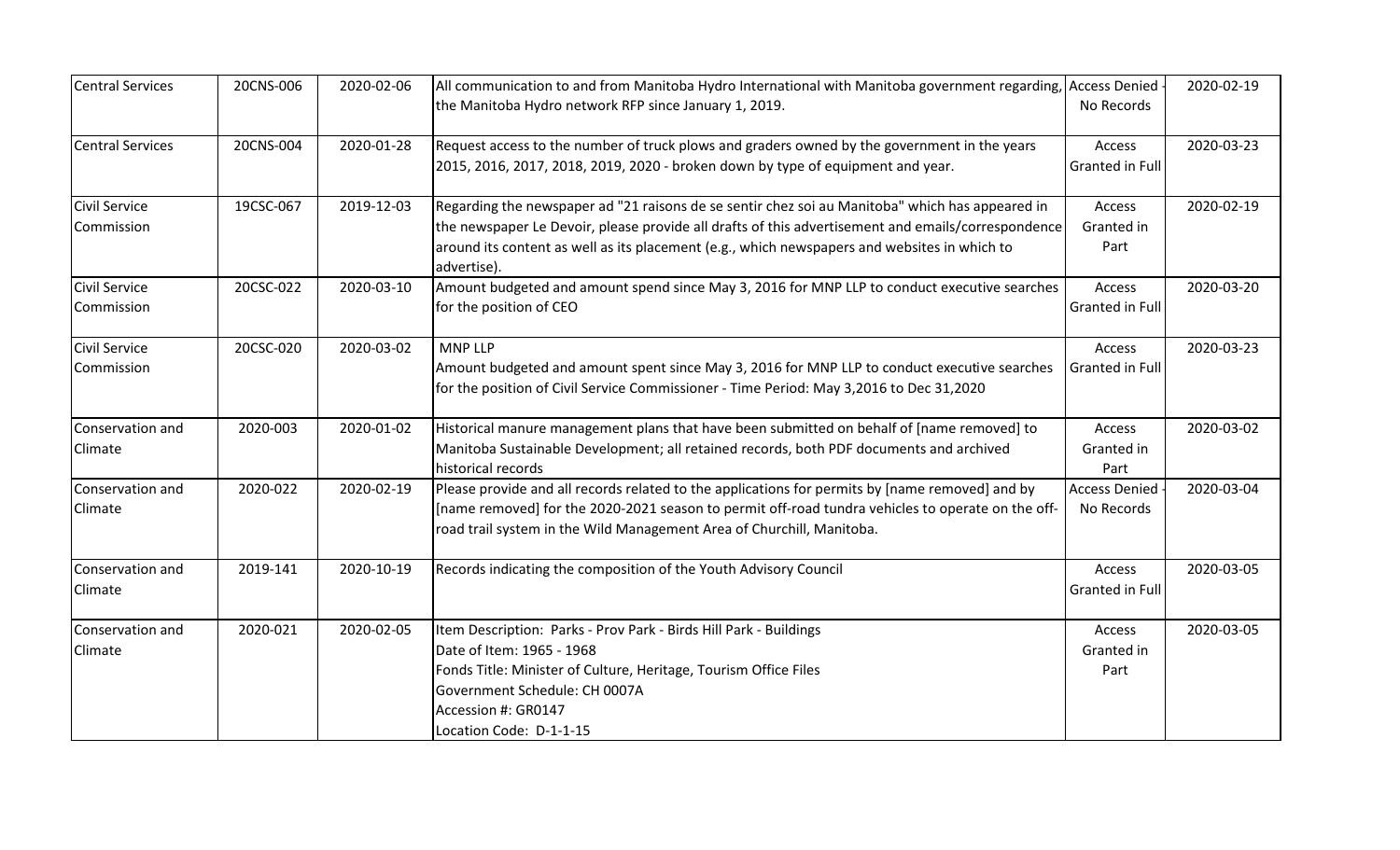| Conservation and<br>Climate | 2020-009 | 2020-01-16 | To allow for release of the report summarizing air test conducted in Elie on October 4, 2019.                                                                                                                                                                                                                                                                                                                                  | <b>Access Denied</b><br><b>Exceptions to</b><br>Disclosure | 2020-03-09 |
|-----------------------------|----------|------------|--------------------------------------------------------------------------------------------------------------------------------------------------------------------------------------------------------------------------------------------------------------------------------------------------------------------------------------------------------------------------------------------------------------------------------|------------------------------------------------------------|------------|
| Conservation and<br>Climate | 2020-024 | 2020-02-24 | The Manure Management Plan for (name removed)                                                                                                                                                                                                                                                                                                                                                                                  | Access<br>Granted in<br>Part                               | 2020-03-12 |
| Conservation and<br>Climate | 2020-014 | 2020-01-23 | Please provide the amount of fuels sold in Manitoba which contain at least 8.5 percent ethanol;<br>provide by month from January 2019. Please provide the amount of fuels sold in Manitoba which do<br>not contain at least 8.5 percent ethanol; provide by month from January 2019                                                                                                                                            | <b>Access Denied</b><br>No Records                         | 2020-03-13 |
| Conservation and<br>Climate | 2020-015 | 2020-01-23 | Please provide the amount of fuels sold in Manitoba which contain at least 10 percent ethanol;<br>provide by month from January 2019. Please provide the amount of fuels sold in Manitoba which do<br>not contain at least 10 percent ethanol; provide by month from January 2019                                                                                                                                              | <b>Access Denied</b><br>No Records                         | 2020-03-13 |
| Conservation and<br>Climate | 2020-016 | 2020-01-23 | Please provide the amount of diesel sold in Manitoba which contain 2 percent biodiesel; provide the Access Denied<br>amount by month from January 2019. Please provide the amount of diesel sold in Manitoba which<br>does not contain at least 2 percent biodiesel; provide by month from January 2019                                                                                                                        | No Records                                                 | 2020-03-13 |
| Conservation and<br>Climate | 2020-017 | 2020-01-23 | Please provide the amount of diesel sold in Manitoba which contain 5 percent biodiesel; provide<br>amount by month from January 2019. Please provide the amount of diesel sold in Manitoba which<br>does not contain at least 5 percent biodiesel; provide amount by month from January 2019                                                                                                                                   | <b>Access Denied</b><br>No Records                         | 2020-03-13 |
| Conservation and<br>Climate | 2020-023 | 2020-02-21 | would like to request a complete and exhaustive list of Enforcement actions where<br>companies/individuals have been found guilty of environmental offenses under Manitoba's<br>Environmental Protection Legislation. This data set would go back as far as possible or 01/01/1980.<br>This data set would include, but not be limited to active and inactive sites, as well as all available<br>address/location information. | Access<br>Granted in<br>Part                               | 2020-03-19 |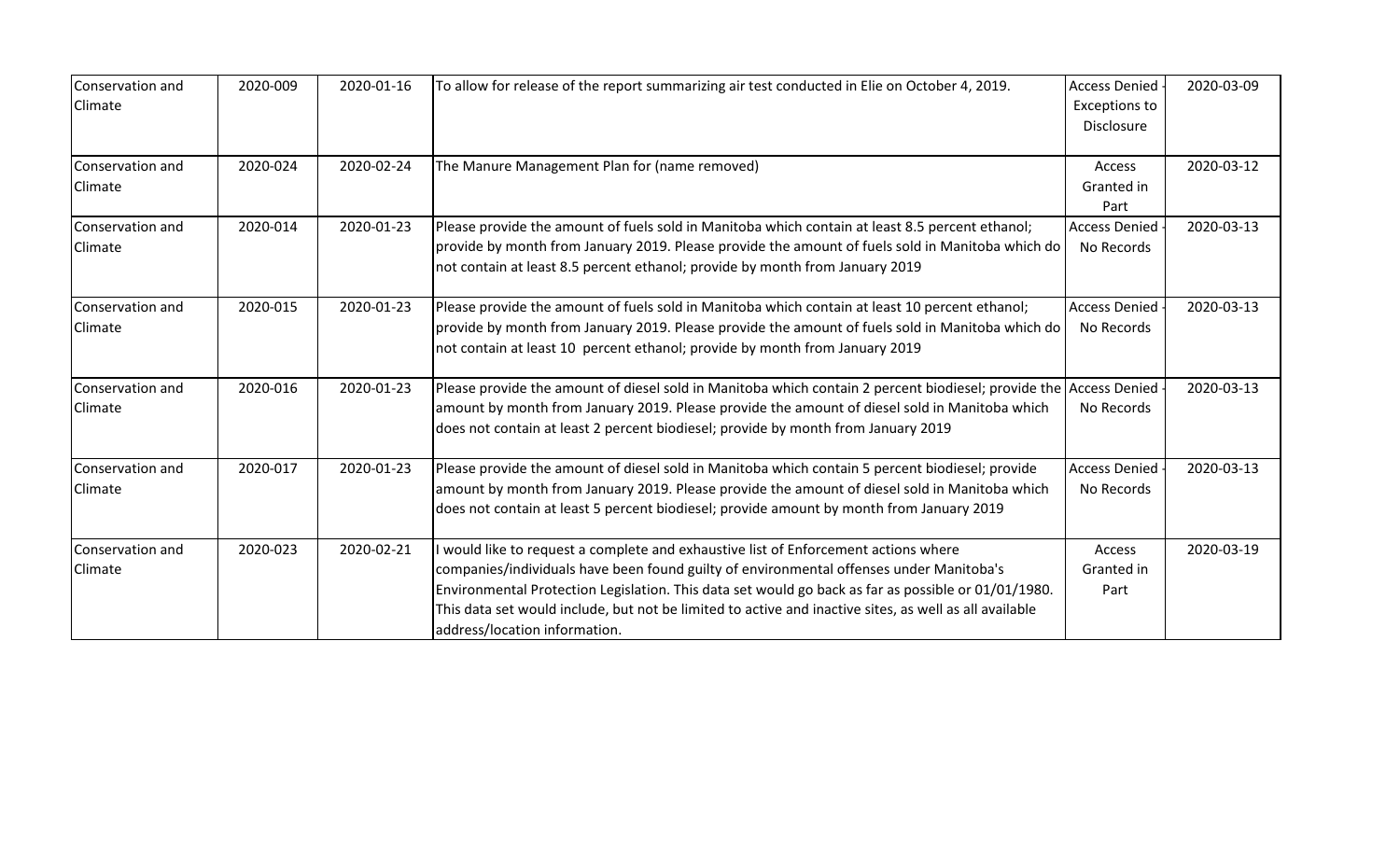| Conservation and      | 2018-271 | 2018-11-15 | A list, spreadsheet, geospatial dataset (shapefile, ESRI geodatabase, KM file, etc.) or other records      | Access               | 2020-03-23 |
|-----------------------|----------|------------|------------------------------------------------------------------------------------------------------------|----------------------|------------|
| Climate               |          |            | that provide information on wastewater treatment systems servcing municipalities in the province,          | Granted in Full      |            |
|                       |          |            | such as: The name of each wastewater treatment plant; Each plant's owner/operating authority; its          |                      |            |
|                       |          |            | location (GPS coordinates or civic address); the wastewater treatment methods the plant uses;              |                      |            |
|                       |          |            | whether the plant provides primary, secondary or no treatment, and; the population that the plant          |                      |            |
|                       |          |            | serves (population of the municipality).                                                                   |                      |            |
| Conservation and      | 2020-025 | 2020-02-26 | The total dollar value of Manitoba court ordered restitution fees applied upon conviction for illegal      | Access               | 2020-03-27 |
| <b>Climate</b>        |          |            | hunting during the 2019 calendar year that has been remitted                                               | Granted in Full      |            |
| Conservation and      | 2020-026 | 2020-02-26 | The total dollar value of Manitoba court ordered restitution fees applied upon conviction for illegal      | Access               | 2020-03-27 |
| Climate               |          |            | hunting during the 2019 calendar year                                                                      | Granted in Full      |            |
| Conservation and      | 2020-027 | 2020-02-26 | The total number of flight time hours by provincially owned aircraft utilized by Manitoba Sustainable      | Access               | 2020-03-27 |
| Climate               |          |            | Development for the purpose of enforcing Manitoba's ban on night lighting during the 2019                  | Granted in Full      |            |
|                       |          |            | calendar year                                                                                              |                      |            |
| Conservation and      | 2020-028 | 2020-02-26 | The total number of flight time hours by privately owned aircraft utilized by Manitoba Sustainable         | Access               | 2020-03-27 |
| Climate               |          |            | Development for the purpose of enforcing Manitoba's ban on night lighting during the 2019<br>calendar year | Granted in Full      |            |
| <b>Crown Services</b> | 19CS-081 | 2019-12-30 | All records, including e-mails, letters and ministerial briefing notes, concerning monies paid to          | Access               | 2020-02-21 |
|                       |          |            | Gordon Campbell (former B.C. premier) and/or his company, for his economic review of BiPole III            | Granted in Full      |            |
|                       |          |            | and Keeyask Generating Station projects from Feb. 1, 2019 to Oct. 31, 2019.                                |                      |            |
| <b>Crown Services</b> | 20CS-013 | 2020-02-18 |                                                                                                            | <b>Access Denied</b> | 2020-03-23 |
|                       |          |            | Copy of any communications/correspondence - including but not limited to emails sent or received -         | No Records           |            |
|                       |          |            | with B.C. government officials or Insurance Corporation of B.C. (ICBC) representatives regarding           |                      |            |
|                       |          |            | auto insurance. Exclude any media monitoring emails. (March 1, 2019 - December 31,2019)                    |                      |            |
| <b>Crown Services</b> | 20CS-012 | 2020-02-18 | Records of any and all emails sent or received regarding auto insurance in B.C. Exclude out-of-            | <b>Access Denied</b> | 2020-03-23 |
|                       |          |            | province correspondence and any media monitoring emails. (March 1,2019 - December 31,2019)                 | No Records           |            |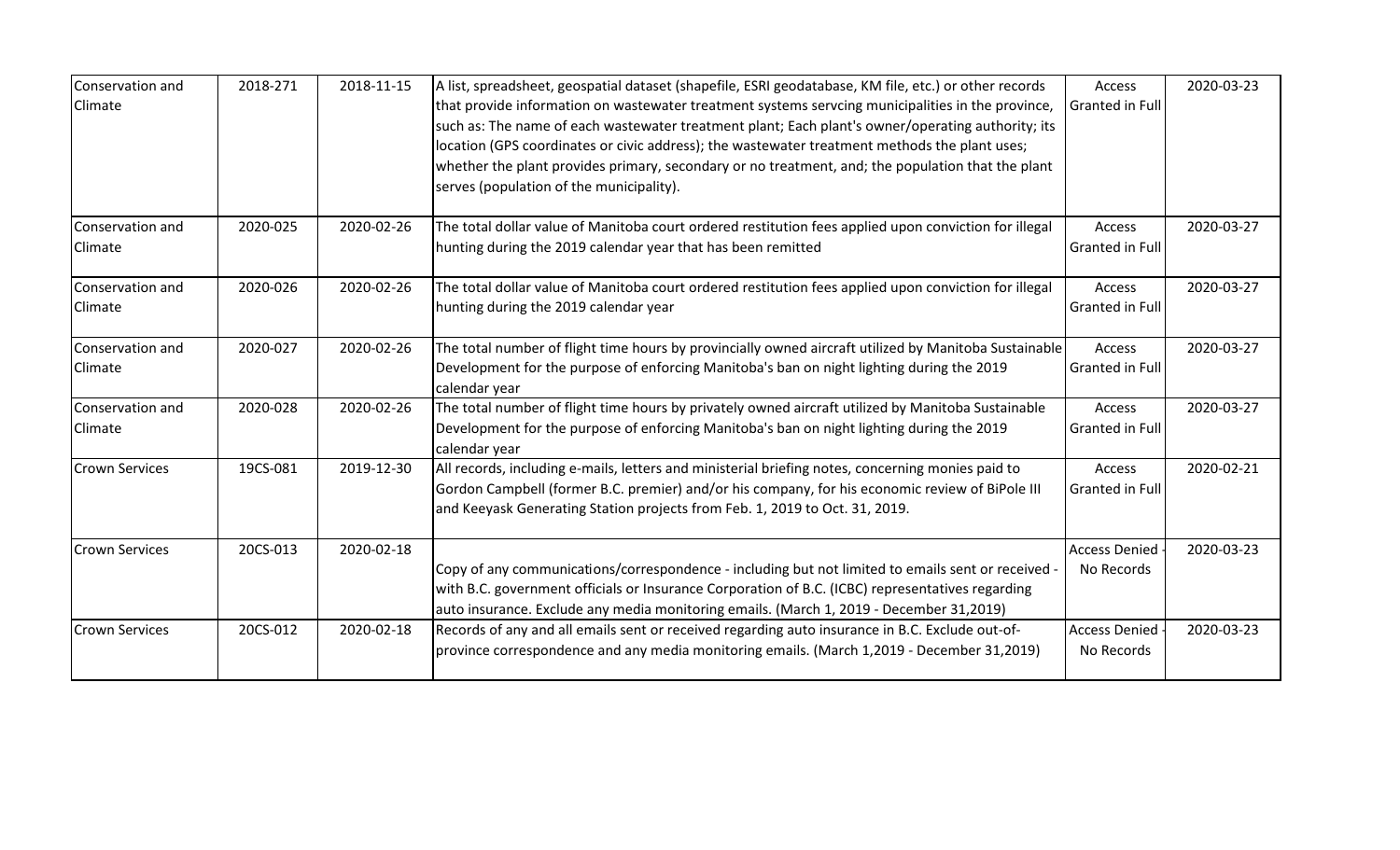| Economic                                       | E2020-047 | 2020-02-03 | Requests access to any records held by MPNP regarding skilled workers overseas close relative in                                                                                                                                                                                                                                                                                                                                                                                                                                                                                                                                                                                                                                                                                                                                                                                                                                             | <b>Access Denied</b>                                       | 2020-03-02 |
|------------------------------------------------|-----------|------------|----------------------------------------------------------------------------------------------------------------------------------------------------------------------------------------------------------------------------------------------------------------------------------------------------------------------------------------------------------------------------------------------------------------------------------------------------------------------------------------------------------------------------------------------------------------------------------------------------------------------------------------------------------------------------------------------------------------------------------------------------------------------------------------------------------------------------------------------------------------------------------------------------------------------------------------------|------------------------------------------------------------|------------|
| Development and                                |           |            | Manitoba stream, such records include but not limited to: 1) Briefing notes concerning to skilled                                                                                                                                                                                                                                                                                                                                                                                                                                                                                                                                                                                                                                                                                                                                                                                                                                            | <b>Exceptions to</b>                                       |            |
| <b>Training</b>                                |           |            | workers overseas close relatives in Manitoba stream; 2) Policies concerning to skilled workers<br>overseas close relatives in Manitoba stream; 3) Emails (interdepartmental, between federal and<br>provincial government or any other emails) concerning to skilled workers overseas close relatives in<br>Manitoba stream; 4) Any reports concerning to skilled workers overseas close relatives in Manitoba<br>stream; 5) Any upcoming Planned Changes (any increase or decrease in nomination<br>numbers/percentage) concerning to skilled workers overseas close relatives in Manitoba stream; 6)<br>Any long term Proposed Changes (any increase/decrease in nomination numbers/percentage)<br>concerning to skilled workers overseas close relatives in Manitoba stream; or any other records<br>which are held by MPNP and which are concerning to future changes in skilled workers overseas<br>close relatives in Manitoba stream. | Disclosure                                                 |            |
| Economic<br>Development and<br><b>Training</b> | E2020-041 | 2020-01-31 | Requests access to information regarding the International Education Stream - Career employment<br>Pathway: 1) Number of applications received in 2019; 2) Number of applications approved in 2019;<br>3) Number of applications refused in 2019; 4) Top 3 reasons that applications were refused in 2019;<br>[5] Number of applications pending at the end of 2019; 6) Top 5 source countries approved, by<br>number, in 2019.                                                                                                                                                                                                                                                                                                                                                                                                                                                                                                              | <b>Access Denied</b><br>Records<br>Available in 90<br>days | 2020-03-02 |
| Economic<br>Development and<br><b>Training</b> | E2020-042 | 2020-01-31 | Requests access to information regarding the Skilled Worker Stream - Skilled Workers in Manitoba-<br>International Student Working Graduates: 1) Number of applications received in 2019; 2) Number of<br>applications approved in 2019; 3) Number of applications refused in 2019; 4) Top 3 reasons that<br>applications were refused in 2019; 5) Number of applications pending at the end of 2019; 6) Top 5<br>source countries approved, by number, in 2019.                                                                                                                                                                                                                                                                                                                                                                                                                                                                             | <b>Access Denied</b><br>Records<br>Available in 90<br>days | 2020-03-02 |
| Economic<br>Development and<br><b>Training</b> | E2020-043 | 2020-01-31 | Requests access to information regarding the Skilled Worker Stream - Skilled Workers in Manitoba-<br>Temporary Foreign Workers: 1) Number of applications received in 2019; 2) Number of applications<br>approved in 2019; 3) Number of applications refused in 2019; 4) Top 3 reasons that applications<br>were refused in 2019; 5) Number of applications pending at the end of 2019; 6) Top 5 source<br>countries approved, by number, in 2019.                                                                                                                                                                                                                                                                                                                                                                                                                                                                                           | <b>Access Denied</b><br>Records<br>Available in 90<br>days | 2020-03-02 |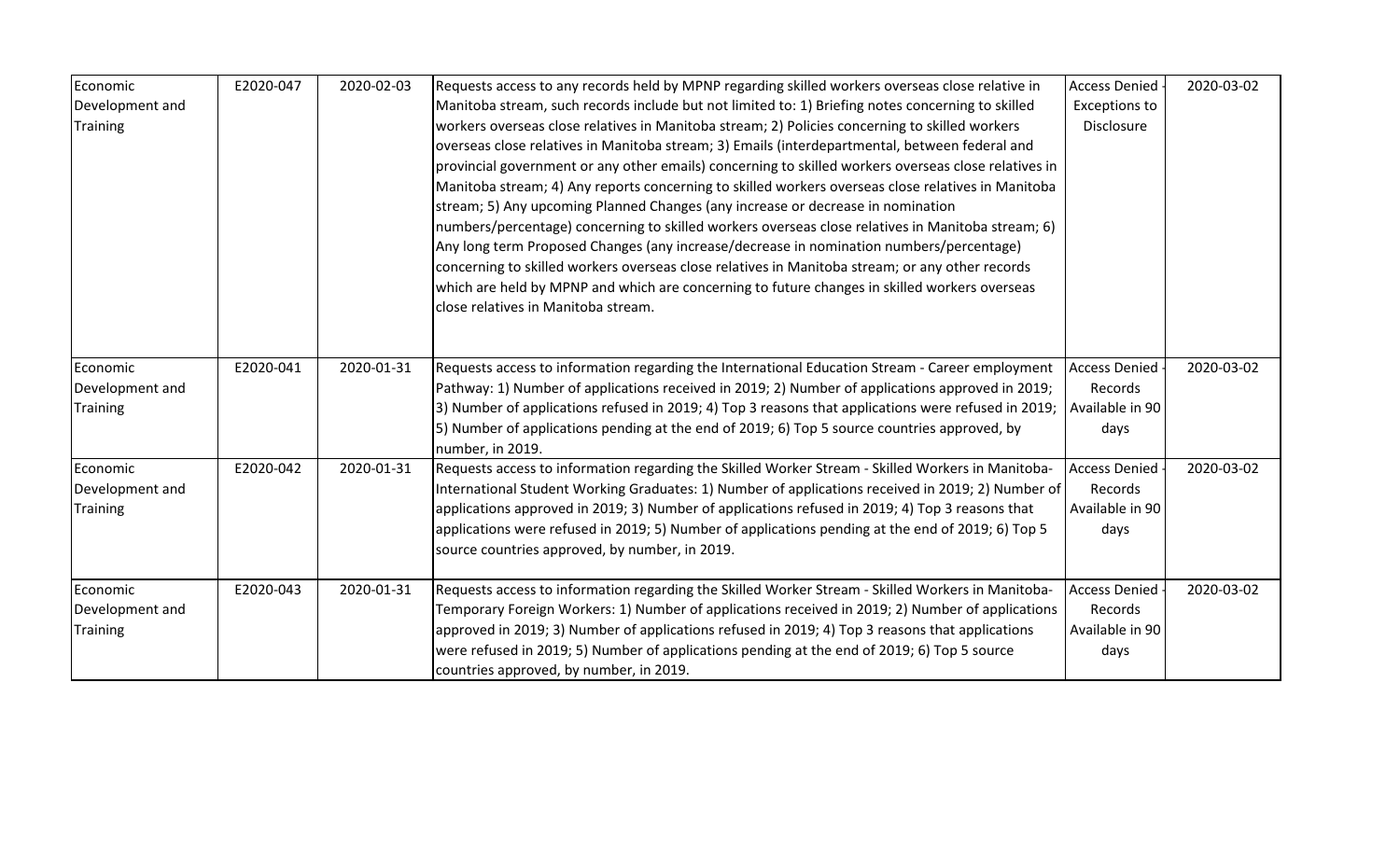| Economic<br>Development and<br>Training        | E2020-044 | 2020-01-31 | Requests access to information regarding the Skilled Worker Stream - Skilled Workers Overseas: 1)<br>Number of Expression of Interest received in 2019; 2) Number of applications invited in 2019; 3)<br>Number of applications received in 2019; 4) Number of applications approved in 2019; 5) Number<br>of applications refused in 2019; 6) Top 3 reasons that applications were refused in 2019; 7) Number<br>of applications pending at the end of 2019; 8) Top 5 source countries approved, by number, in 2019.                                                                                                                                                                                                                                                      | <b>Access Denied</b><br>Records<br>Available in 90<br>days | 2020-03-02 |
|------------------------------------------------|-----------|------------|----------------------------------------------------------------------------------------------------------------------------------------------------------------------------------------------------------------------------------------------------------------------------------------------------------------------------------------------------------------------------------------------------------------------------------------------------------------------------------------------------------------------------------------------------------------------------------------------------------------------------------------------------------------------------------------------------------------------------------------------------------------------------|------------------------------------------------------------|------------|
| Economic<br>Development and<br><b>Training</b> | E2020-045 | 2020-01-31 | Requests access to information regarding the Business Investor Stream - Entrepreneur Pathway: 1)<br>Number of Business Concept and Self Assessment Forms received in 2019; 2) Top 5 countries that its<br>citizens submitted Business Concept and Self-Assessment Forms, by number, in 2019; 3) Number of<br>Letter of Advice to Apply issued in 2019; 4) Top 5 countries that its citizens received Letter of Advice<br>to Apply, by number, in 2019; 5) Number of applications received in 2019; 6) Number of applications<br>approved in 2019; 7) Number of applications refused in 2019; 8) Top 3 reasons that applications<br>were refused in 2019; 9) Number of applications pending at the end of 2019; 10) Top 5 source<br>countries approved, by number, in 2019. | <b>Access Denied</b><br>Records<br>Available in 90<br>days | 2020-03-02 |
| Economic<br>Development and<br>Training        | E2020-064 | 2020-02-11 | Requests access to records indicating the number of incomplete applications or applications with<br>expression of interest discrepancies by year since 2017 for the PNP program.                                                                                                                                                                                                                                                                                                                                                                                                                                                                                                                                                                                           | <b>Access Denied</b><br>No Records                         | 2020-03-11 |
| Economic<br>Development and<br>Training        | E2020-065 | 2020-02-11 | Requests access to records indicating the length of time (average/ shortest/longest) for PNP<br>applications which are incomplete or have expression of interest discrepancies by year since 2017.                                                                                                                                                                                                                                                                                                                                                                                                                                                                                                                                                                         | <b>Access Denied</b><br>No Records                         | 2020-03-11 |
| Economic<br>Development and<br><b>Training</b> | E2020-053 | 2020-02-04 | Requests access to a copy of any standard checklist, rubric, questionnaire or other tool used to<br>evaluate compliance with international student recruitment requirements as per requirements<br>specified via the International Education Act.                                                                                                                                                                                                                                                                                                                                                                                                                                                                                                                          | Access<br>Granted in Full                                  | 2020-03-11 |
| Economic<br>Development and<br><b>Training</b> | E2020-015 | 2020-01-14 | Requests access to all briefing and advisory notes regarding mandate letters for post-secondary<br>mandate letters.                                                                                                                                                                                                                                                                                                                                                                                                                                                                                                                                                                                                                                                        | Access<br>Granted in<br>Part                               | 2020-03-11 |
| Economic<br>Development and<br><b>Training</b> | E2020-052 | 2020-02-04 | Requests access to the most recent example of a compliance inspection from both the University of<br>Manitoba and MITT (as per requirements specified via the International Education Act).                                                                                                                                                                                                                                                                                                                                                                                                                                                                                                                                                                                | <b>Access Denied</b><br>Exceptions to<br>Disclosure        | 2020-03-18 |
| Economic<br>Development and<br><b>Training</b> | E2020-069 | 2020-02-18 | Requests access to all emails, stored in your immigration sector/function, that were from or to<br>[name, office, position title removed]. The timeframe is from January 2015 to December 2017.                                                                                                                                                                                                                                                                                                                                                                                                                                                                                                                                                                            | <b>Access Denied</b><br>No Records                         | 2020-03-18 |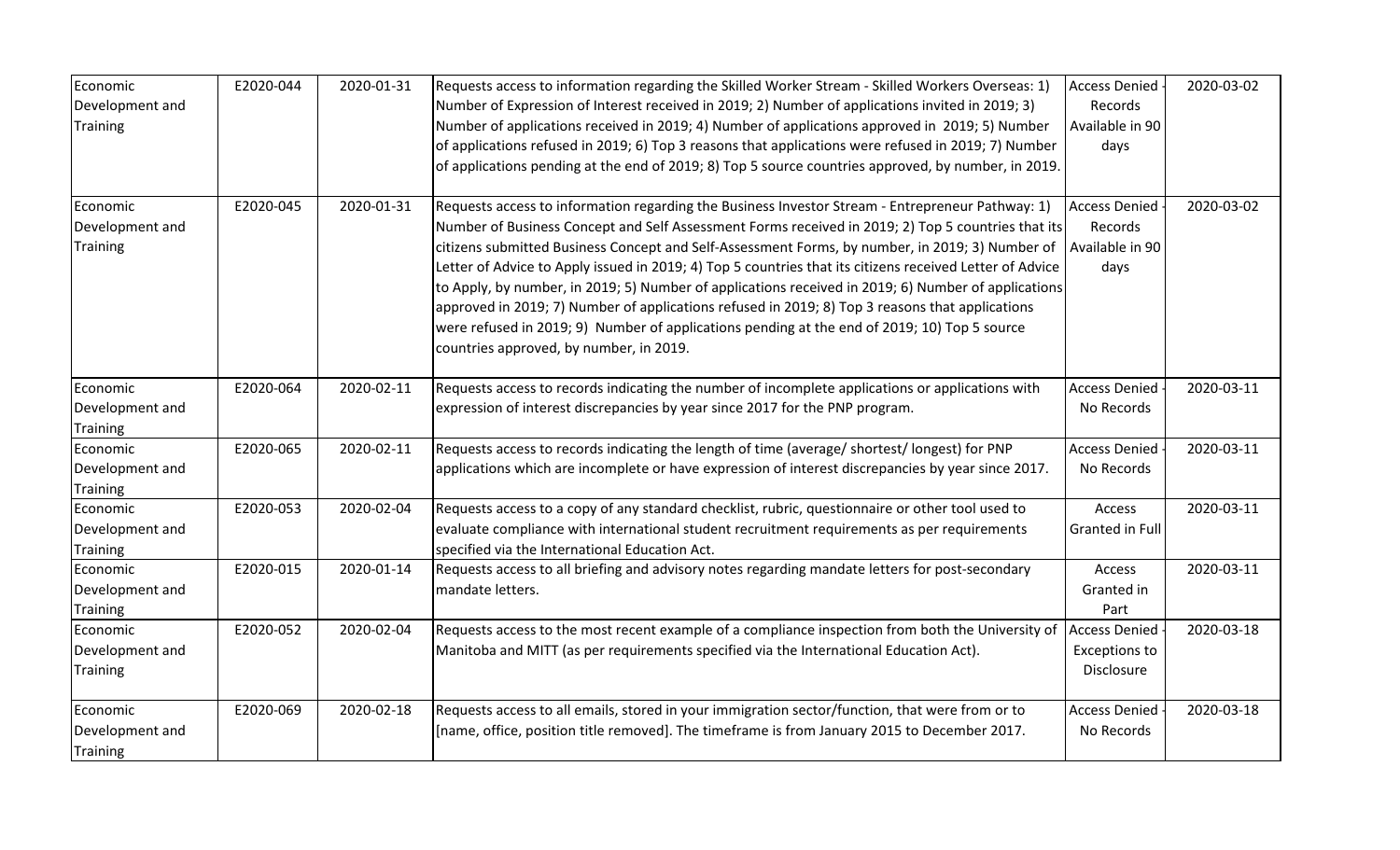| Economic        | E2020-068    | 2020-02-16 | Requests access to some records for MPNP Skilled Workers Overseas Strategic Recruitment                 | Access               | 2020-03-18 |
|-----------------|--------------|------------|---------------------------------------------------------------------------------------------------------|----------------------|------------|
| Development and |              |            | Initiative stream. Please provide a list of occupations which were nominated under SWO SRI stream       | Granted in           |            |
| <b>Training</b> |              |            | with the number of people against each nominated occupation for 2018 and 2019 for example               | Part                 |            |
|                 |              |            | 2018: Nurse Aides: 20                                                                                   |                      |            |
|                 |              |            | 2018: Industrial butchers: 5                                                                            |                      |            |
|                 |              |            | 2018: Heavy Equipment Mechanics: 1                                                                      |                      |            |
|                 |              |            |                                                                                                         |                      |            |
| Economic        | E2020-054    | 2020-02-04 | Requests access to records related to annual report filing compliance by DEP's as per requirements      | <b>Access Denied</b> | 2020-03-20 |
| Development and |              |            | specified via the International Education Act. How many reports were filed and other statistics that    | No Records           |            |
| Training        |              |            | may be held so related.                                                                                 |                      |            |
| Economic        | E2020-060    | 2020-02-05 | 1) As per MPNP published statistics, MPNP had nominated 1,659 people with NOC C skill level and         | Access               | 2020-03-24 |
| Development and |              |            | 649 people with NOC D skill level (PDF file with MPNP 2018 published data for NOC C and D is            | Granted in           |            |
| <b>Training</b> |              |            | attach), I am requesting a complete disclosure of record for the occupations under which                | Part                 |            |
|                 |              |            | nominations were made in NOC C and NOC D skill level during 2018; such records will include all the     |                      |            |
|                 |              |            | occupations in which nominations were made during 2018 with the number of people who were               |                      |            |
|                 |              |            | nominated against each occupation in NOC C and D skill level.                                           |                      |            |
|                 |              |            | 2) In addition to that I am requesting a full disclosure for the records of 2019 MPNP nominations for   |                      |            |
|                 |              |            | NOC C and D skill level, such records will include, total number of people which MPNP nominated         |                      |            |
|                 |              |            | with NOC C and NOC D skill level, all the occupations in which nominations were made during 2019        |                      |            |
|                 |              |            | in NOC C and NOC D skills level with the number of people who were nominated against each               |                      |            |
|                 |              |            | occupation in NOC C and NOC D skill level?                                                              |                      |            |
|                 |              |            |                                                                                                         |                      |            |
| Education       | 2020 - E 008 | 2020-02-11 | Records indicating the number of modular classrooms in use in the province and the number of            | Access               | 2020-03-12 |
|                 |              |            | children using modular classrooms, by year including 2015/2016, 2016/2017, 2017/2018, 2018/19,          | Granted in Full      |            |
|                 |              |            | 2019/2020                                                                                               |                      |            |
| Education       | 2020 - E 009 | 2020-02-13 | All and any materials pertaining to current and future class sizes for the following grades:            | <b>Access Denied</b> | 2020-03-13 |
|                 |              |            | Kindergarten; Grade 1; Grade 2; Grade 3 for all 38 school divisions in the province of Manitoba for     | No Records           |            |
|                 |              |            | the years: 2016-17; 2017-18; 2018-19; 2019-20                                                           |                      |            |
|                 |              |            | Revised to: total number of children in each class for grades K-3 by school for the years listed above. |                      |            |
| Education       | 2020 - E 016 | 2020-02-19 | Information pertaining to the number of students receiving Special Needs Level 2 and Level 3            | Access               | 2020-03-20 |
|                 |              |            | funding in all 38 school divisions for the years 2016/17, 2017/18, 2018/19, 2019/20                     | Granted in Full      |            |
|                 |              |            |                                                                                                         |                      |            |
|                 |              |            |                                                                                                         |                      |            |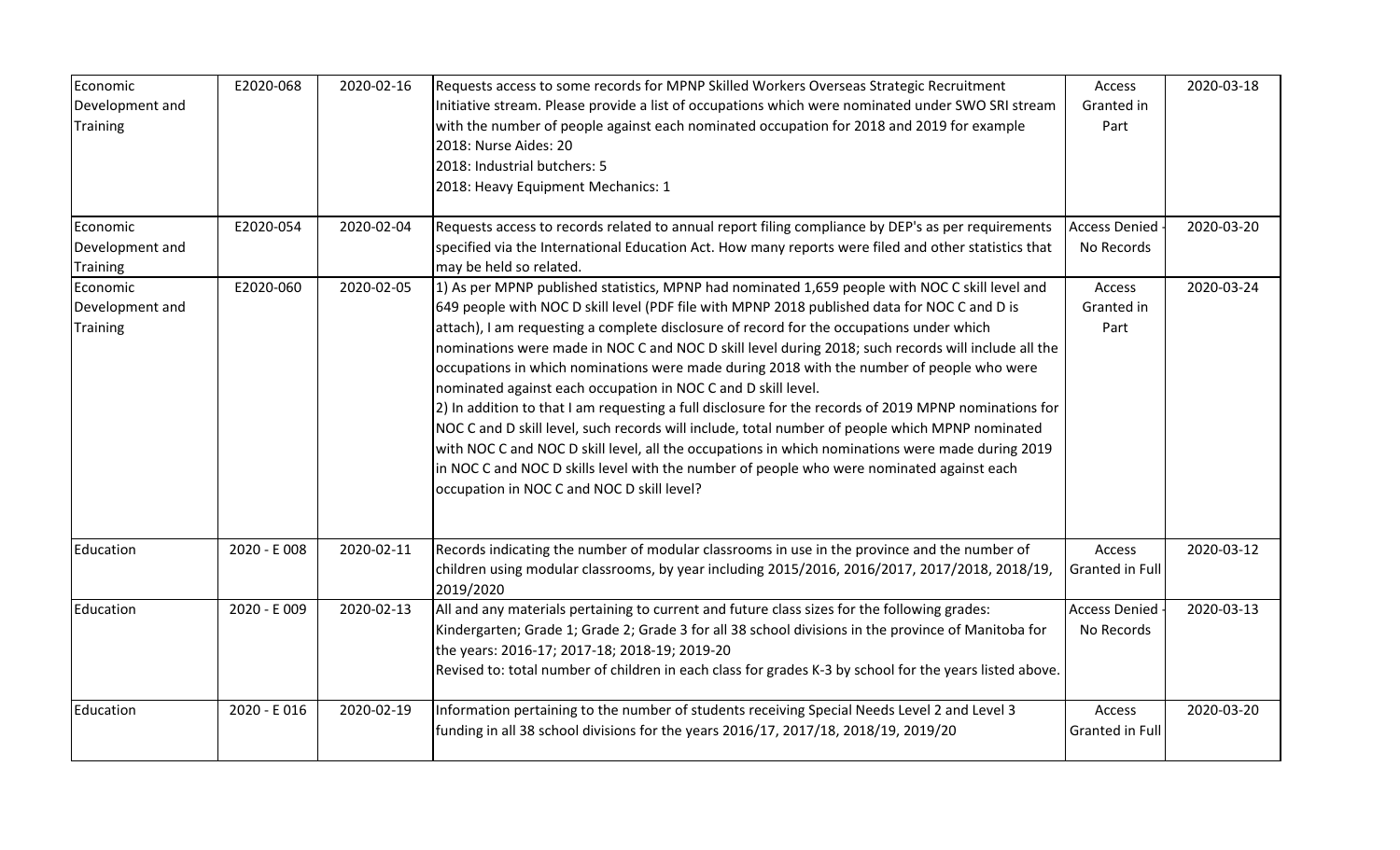| Education                | 2020 - E017  | 2020-02-24 | The written mandate for the province's provincial school attendance task force and list of it        | Access               | 2020-03-25 |
|--------------------------|--------------|------------|------------------------------------------------------------------------------------------------------|----------------------|------------|
|                          |              |            | membership, as well as task force meeting minutes since its inception until present                  | Granted in           |            |
|                          |              |            |                                                                                                      | Part                 |            |
| Education                | 2020 - E 018 | 2020-02-24 | All summaries, briefing and advisory notes and memorandum provided to the education minister         | Access               | 2020-03-25 |
|                          |              |            | and/or deputy minister on the school attendance task force since its inception, until present day    | Granted in           |            |
|                          |              |            |                                                                                                      | Part                 |            |
| <b>Executive Council</b> | 20EC-006     | 2020-02-11 | A copy of the staff list of technical officers assigned by department and current job title.         | Access               | 2020-03-18 |
|                          |              |            |                                                                                                      | Granted in           |            |
|                          |              |            |                                                                                                      | Part                 |            |
| <b>Families</b>          | 2020-32      | 2020-01-29 | The number centre-based child care spaces that were funded by the Province of Manitoba in            | <b>Access Denied</b> | 2020-03-03 |
|                          |              |            | 2017/2018, 2018/2019 and current. Please ensure that unfunded spaces in centres which receive        | No Records           |            |
|                          |              |            | some provincial grants are excluded.                                                                 |                      |            |
| Families                 | 2020-31      | 2020-01-24 | Requests access to the number of children who are apprehended at birth to be under the care of       | Access               | 2020-03-05 |
|                          |              |            | Manitoba Child and Family Services; provide results from January 2019 by month; please provide       | Granted in           |            |
|                          |              |            | results Authority: 1) First Nations of Northern Manitoba Child and Family Services; 2) General Child | Part                 |            |
|                          |              |            | and Family Services Authority; 3) Metis Child and Family Services Authority; 4) Southern First       |                      |            |
|                          |              |            | Nations Network of Care.                                                                             |                      |            |
| Families                 | 2020-33      | 2020-01-29 | Briefing and advisory notes regarding any review of Families First since January 1, 2019.            | <b>Access Denied</b> | 2020-03-13 |
|                          |              |            |                                                                                                      | No Records           |            |
|                          |              |            |                                                                                                      |                      |            |
| Families                 | 2020-34      | 2020-01-29 | Amount budgeted and amount expended on the following programs in fiscal years 2016/2017,             | Access               | 2020-03-13 |
|                          |              |            | 2017/2018, 2018/2019 and 2019/2020                                                                   | Granted in           |            |
|                          |              |            | Healthy Baby: Manitoba Prenatal Benefit                                                              | Part                 |            |
|                          |              |            | Healthy Baby First: Community Support Programs                                                       |                      |            |
|                          |              |            | <b>Families First</b>                                                                                |                      |            |
|                          |              |            | Triple P. Positive Parenting Program                                                                 |                      |            |
|                          |              |            | <b>Parent Child Coalitions</b>                                                                       |                      |            |
|                          |              |            | Fetal Alcohol Spectrum Disorder (FASD) Prevention and Support Services                               |                      |            |
|                          |              |            | Middle Childhood Adolescent Development                                                              |                      |            |
| Finance                  | 20FIN-026    | 2020-01-31 | Since September 1, 2019: All communication to and from Paul Beauregard regarding Bell MTS.           | <b>Access Denied</b> | 2020-02-14 |
|                          |              |            |                                                                                                      | No Records           |            |
|                          |              |            |                                                                                                      |                      |            |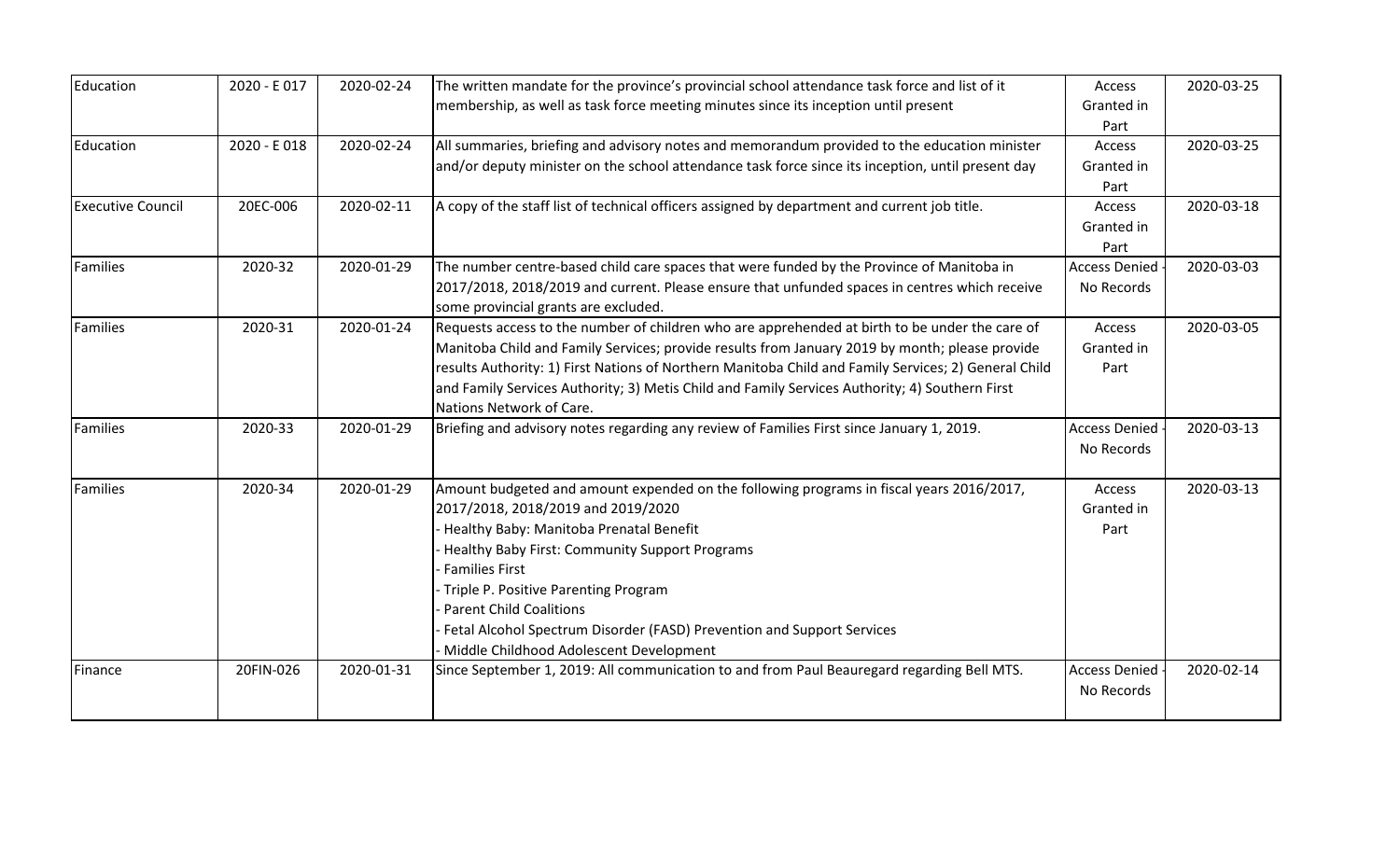| Finance              | 20FIN-048 | 2020-02-27 | I'm requesting any documents which articulate how much is being spent by the province to provide                                                                     | <b>Access Denied</b><br>No Records | 2020-03-17 |
|----------------------|-----------|------------|----------------------------------------------------------------------------------------------------------------------------------------------------------------------|------------------------------------|------------|
|                      |           |            | policing services in municipalities policed by the RCMP.                                                                                                             |                                    |            |
| Finance              | 20FIN-047 | 2020-02-27 | I'm looking for any documents, memos, or briefings connected to the RCMP unionization and how it Access Denied                                                       |                                    | 2020-03-17 |
|                      |           |            | may impact policing operations or budgets in the province of Manitoba.                                                                                               | No Records                         |            |
| Finance              | 20FIN-044 | 2020-02-18 | A breakdown of costs since 2016 including but not limited to consulting, branding, web site                                                                          | <b>Access Denied</b>               | 2020-03-17 |
|                      |           |            | development and travel -- associated with public communications of the Reconciliation Strategy as<br>laid out in Bill 18 of the 5th session of the 40th legislature. | No Records                         |            |
| Finance              | 20FIN-052 | 2020-03-02 | All correspondence regarding the review of Manitoba Hydro led by Brad Wall.                                                                                          | <b>Access Denied</b>               | 2020-03-17 |
|                      |           |            |                                                                                                                                                                      | No Records                         |            |
| Finance              | 20FIN-051 | 2020-03-02 | All records of work completed on the review of Manitoba Hydro led by Brad Wall, including reports,                                                                   | <b>Access Denied</b>               | 2020-03-17 |
|                      |           |            | summaries, memos, agendas and briefing notes.                                                                                                                        | No Records                         |            |
| Finance              | 20FIN-022 | 2020-01-31 | Records regarding, any decision made or direction given on the Manitoba Hydro Telecom since                                                                          | <b>Access Denied</b>               | 2020-03-17 |
|                      |           |            | September 1, 2019.                                                                                                                                                   | No Records                         |            |
| Finance              | 19FIN-173 | 2019-10-28 | The most current staff listing and organizational chart for technical officers.                                                                                      | Access                             | 2020-03-18 |
|                      |           |            |                                                                                                                                                                      | Granted in<br>Part                 |            |
| Finance              | 19FIN-207 | 2019-12-18 | Briefing notes, regarding summary budgeting process in crown corporations.                                                                                           | <b>Access Denied</b>               | 2020-03-20 |
|                      |           |            |                                                                                                                                                                      | No Records                         |            |
| Finance              | 19FIN-209 | 2019-12-18 | All approved summary budgets from other reporting entities received by government for the                                                                            | <b>Access Denied</b>               | 2020-03-20 |
|                      |           |            | 2020/21 fiscal year.                                                                                                                                                 | No Records                         |            |
| Finance              | 19FIN-181 | 2019-11-19 | Please provide a list of all provincial tax expenditures, along with the dollar amount attached to                                                                   | Access                             | 2020-03-20 |
|                      |           |            | each expenditure. Fiscal years 2016-17, 2017-18, 2018-19 and the present year.                                                                                       | Granted in Full                    |            |
| Health, Seniors and  | 027-20    | 2020-01-31 | Please provide access to all briefing and advisory notes regarding "grey listing" at HSC from                                                                        | <b>Access Denied</b>               | 2020-03-02 |
| <b>Active Living</b> |           |            | September 1, 2019 to present.                                                                                                                                        | No Records                         |            |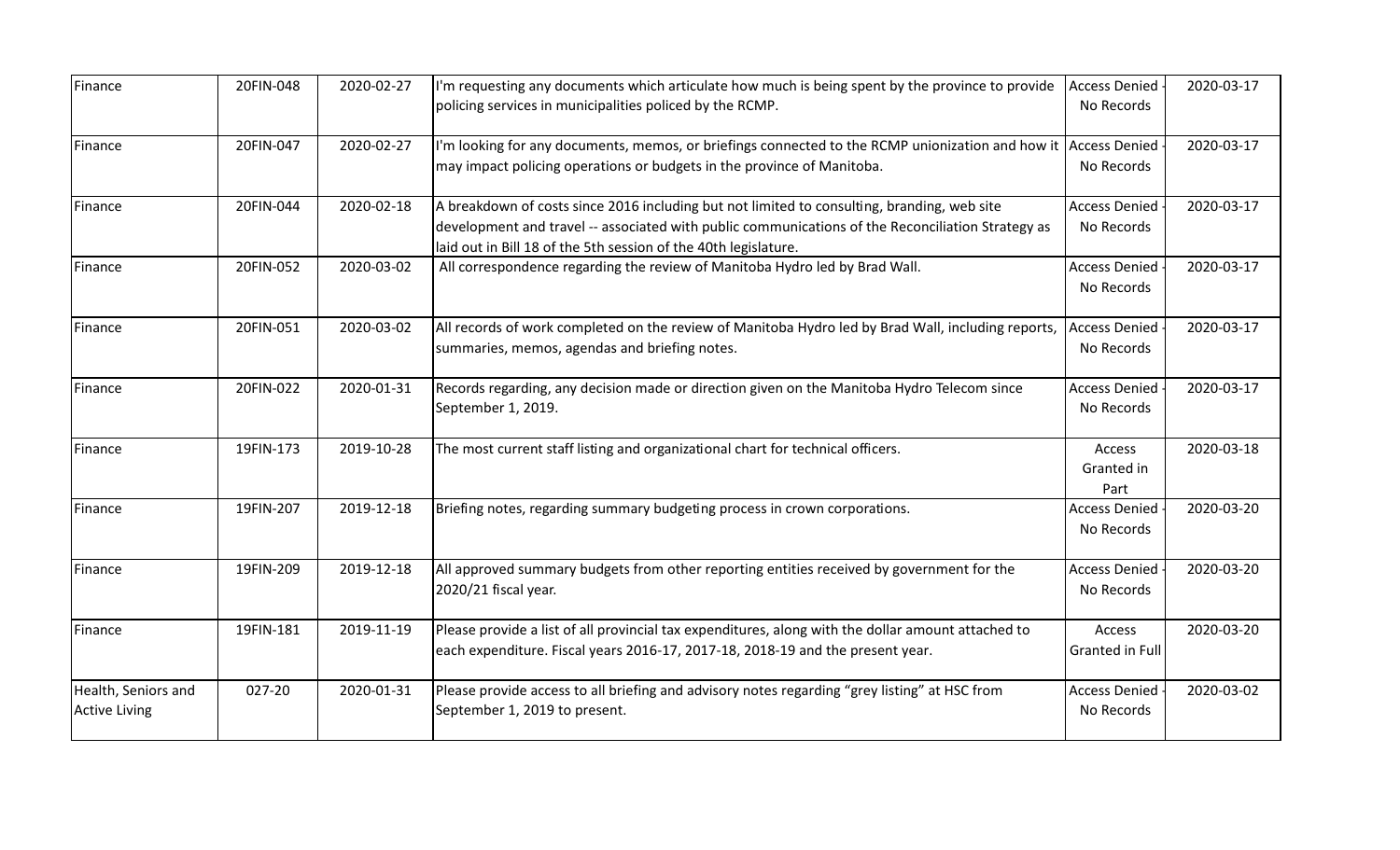| Health, Seniors and  | 001-20 | 2020-01-02 | All briefing notes and memoranda sent to either/both the minister and deputy minister regarding                                           | Access               | 2020-03-02 |
|----------------------|--------|------------|-------------------------------------------------------------------------------------------------------------------------------------------|----------------------|------------|
| <b>Active Living</b> |        |            | tuberculosis, from May 1, 2016 until January 1, 2020.                                                                                     | Granted in           |            |
|                      |        |            |                                                                                                                                           | Part                 |            |
| Health, Seniors and  | 028-20 | 2020-02-04 | Any demand, notice or request by Statistics Canada that the province return, remove or destroy                                            | <b>Access Denied</b> | 2020-03-05 |
| <b>Active Living</b> |        |            | Canadian Community Health Survey data and communication relating to such a demand, notice or                                              | <b>Exceptions to</b> |            |
|                      |        |            | request. Date range: February 1, 2019 to present                                                                                          | Disclosure           |            |
| Health, Seniors and  | 029-20 | 2020-02-04 | Since January 1, 2019: all correspondence, briefing and advisory notes regarding Northern Patient                                         | <b>Access Denied</b> | 2020-03-05 |
| <b>Active Living</b> |        |            | Transport Program escorts.                                                                                                                | No Records           |            |
| Health, Seniors and  | 031-20 | 2020-02-05 | 1) The number of patient falls reported by personal care homes in Manitoba.                                                               | Access               | 2020-03-06 |
| <b>Active Living</b> |        |            | 2) The number of head injuries as a result of a patient fall reported in critical incident reports by                                     | Granted in           |            |
|                      |        |            | personal care homes in Manitoba.                                                                                                          | Part                 |            |
|                      |        |            | 3) The number of fractures as a result of a patient fall reported in critical incident reports by                                         |                      |            |
|                      |        |            | personal care homes in Manitoba.                                                                                                          |                      |            |
|                      |        |            | 4) The number of deaths as a result of a patient fall reported in critical incident reports by personal                                   |                      |            |
|                      |        |            | care homes in Manitoba.                                                                                                                   |                      |            |
| Health, Seniors and  | 032-20 | 2020-02-05 | 1) The number of complaints received by the Protection for Persons in Care Office for the past two                                        | Access               | 2020-03-06 |
| <b>Active Living</b> |        |            | fiscal years for the five facilities with the most number of complaints lodged.                                                           | Granted in           |            |
|                      |        |            | 2) The number of complaints related to the over-medication of patients/residents received by the                                          | Part                 |            |
|                      |        |            | Protection for Persons in Care Office for the past two fiscal years for the five facilities with the most<br>number of complaints lodged. |                      |            |
|                      |        |            | 3) The number of complaints related to lack of toileting of patients/residents received by the                                            |                      |            |
|                      |        |            | Protection for Persons in Care Office for the past two fiscal years for the five facilities with the most<br>number of complaints lodged. |                      |            |
|                      |        |            | 4) The number of complaints related to injuries sustained by patients/residents received by the                                           |                      |            |
|                      |        |            | Protection for Persons in Care Office for the past two fiscal years for the five facilities with the most                                 |                      |            |
|                      |        |            | number of complaints lodged.                                                                                                              |                      |            |
|                      |        |            | 5) The number of complaints related to injuries sustained by the patients/residents requiring                                             |                      |            |
|                      |        |            | hospitalization received by the Protection for Persons in Care Office for the past two fiscal years for                                   |                      |            |
|                      |        |            | the five facilities with the most number of complaints lodged.                                                                            |                      |            |
|                      |        |            | 6) The names of the five facilities with the most number of complaints lodged for the past two fiscal                                     |                      |            |
|                      |        |            | years.                                                                                                                                    |                      |            |
|                      |        |            |                                                                                                                                           |                      |            |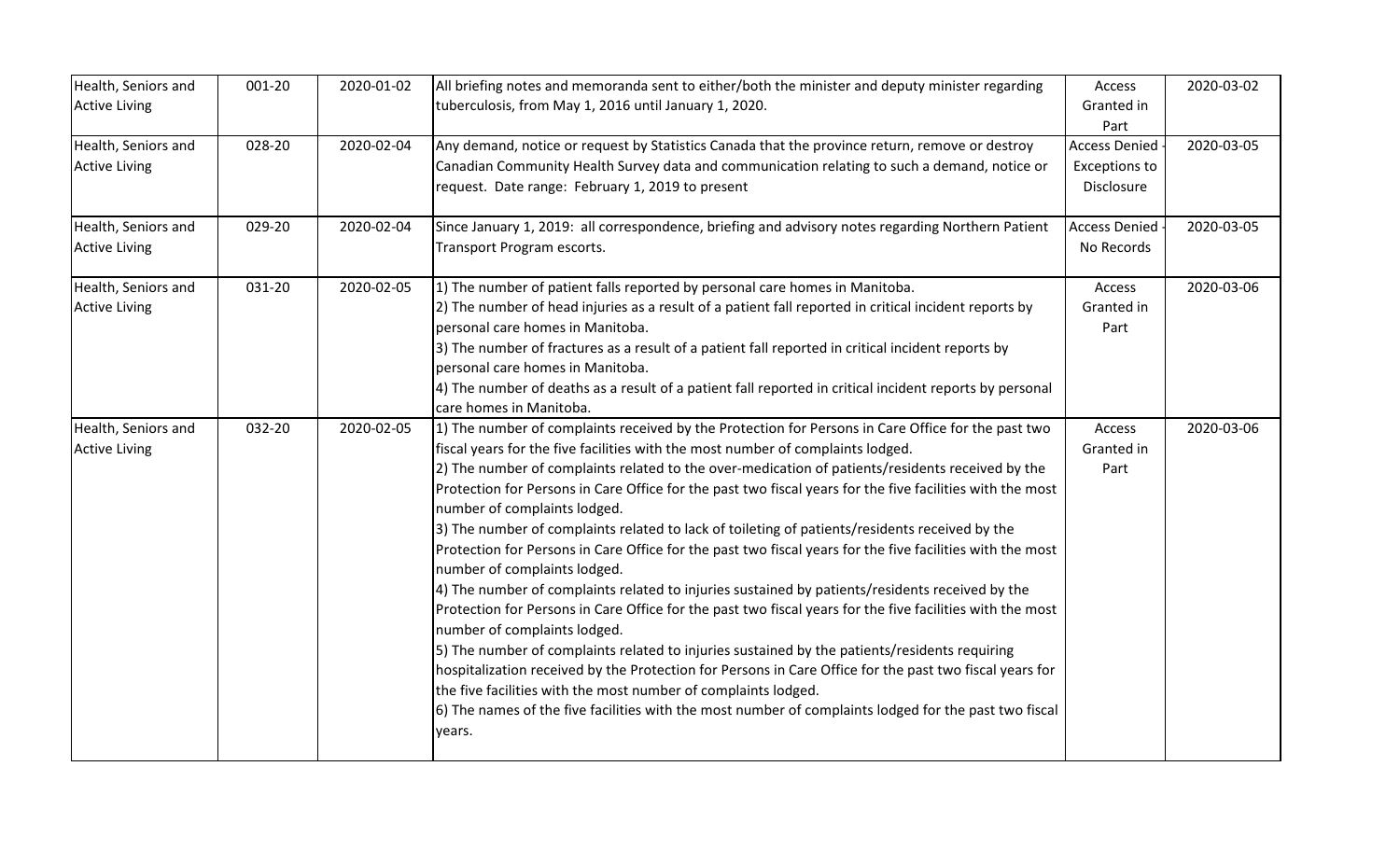| Indigenous and<br>Northern Relations | INR 2019-42 | 2020-03-11 | From the Departments 2019/2020 Committee of Supply Books: all notes regarding "Tab 7".                                                                                                                                                                                                                                                                                                                                                                                                                                                                                                                                                                              | <b>Access Denied</b><br><b>Exceptions to</b><br>Disclosure | 2020-03-11 |
|--------------------------------------|-------------|------------|---------------------------------------------------------------------------------------------------------------------------------------------------------------------------------------------------------------------------------------------------------------------------------------------------------------------------------------------------------------------------------------------------------------------------------------------------------------------------------------------------------------------------------------------------------------------------------------------------------------------------------------------------------------------|------------------------------------------------------------|------------|
| Infrastructure                       | 20-013      | 2020-01-29 | Records regarding the use of non-destructive testing at CenterPort since January 1, 2018                                                                                                                                                                                                                                                                                                                                                                                                                                                                                                                                                                            | <b>Access Denied</b><br>No Records                         | 2020-02-28 |
| Infrastructure                       | 20-019      | 2020-01-31 | Records held by the Manitoba Archives<br>ITEM DESCRIPTION: Patient registers related to the inspection, operation, and maintenance of<br>mental institutions administered by the Department of Public Works<br>DATE OF ITEM: 1914-1958<br>GOV. SCHEDULE NUMBER: A 0087<br>FONDS/SERIES TITLE:Patient registers related to the inspection, operation, and maintenance of<br>mental institutions administered by the Department of Public Works<br><b>ACCESSION NUMBER: GR2229</b><br>LOCATION CODE: G 3042 & G 3043                                                                                                                                                  | <b>Access Denied</b><br>No Records                         | 2020-03-03 |
| Infrastructure                       | 20-012      | 2020-01-28 | Request access to the number of truck plows and graders owned by the government in the years<br>2015, 2016, 2017, 2018, 2019, 2020 - broken down by type of equipment and year.                                                                                                                                                                                                                                                                                                                                                                                                                                                                                     | Access<br>Granted in Full                                  | 2020-03-04 |
| Infrastructure                       | 20-021      | 2020-02-03 | In 2016/2017, 2017/2018, 2018/2019, 2019/2020 records indicating how many new kilometers of<br>permanent all-season roads were completed for designated east side communities. For clarity, the<br>east side communities' include: Hollow Water First Nation, Bloodvein First Nation, Pauingassi First<br>Nation, Little Grand Rapids First Nation, Berens River First Nation, Poplar River First Nation, Norway<br>House Cree Nation, Cross Lake First Nation, Bunibonibee Cree Nation, Manto Sipi Cree Nation, God's<br>Lake First Nation, Wasagamack First Nation, St. Theresa Point First Nation, Garden Hill First Nation<br>and Red Sucker Lake First Nation. | Access<br>Granted in Full                                  | 2020-03-04 |
| Infrastructure                       | 20-001      | 2020-01-06 | All records from Nov 1 2018 to Jan 1 2020 regarding intercity bus service, including but not limited<br>to analysis of route served, service standards, impact on medical transportation, safety complaints<br>and documents pertaining to the intergovernmental Intercity Bus Services Task Force.                                                                                                                                                                                                                                                                                                                                                                 | Access<br>Granted in<br>Part                               | 2020-03-06 |
| Infrastructure                       | 20-024      | 2020-02-10 | Please provide all communication from 2017 between the Minister of Infrastructure and/or the<br>Minister's staff and Broadband Communications North Inc. on the subject of providing services for<br>the Lake Manitoba-Lake St. Martin flood outlet channels project.                                                                                                                                                                                                                                                                                                                                                                                               | <b>Access Denied</b><br>No Records                         | 2020-03-11 |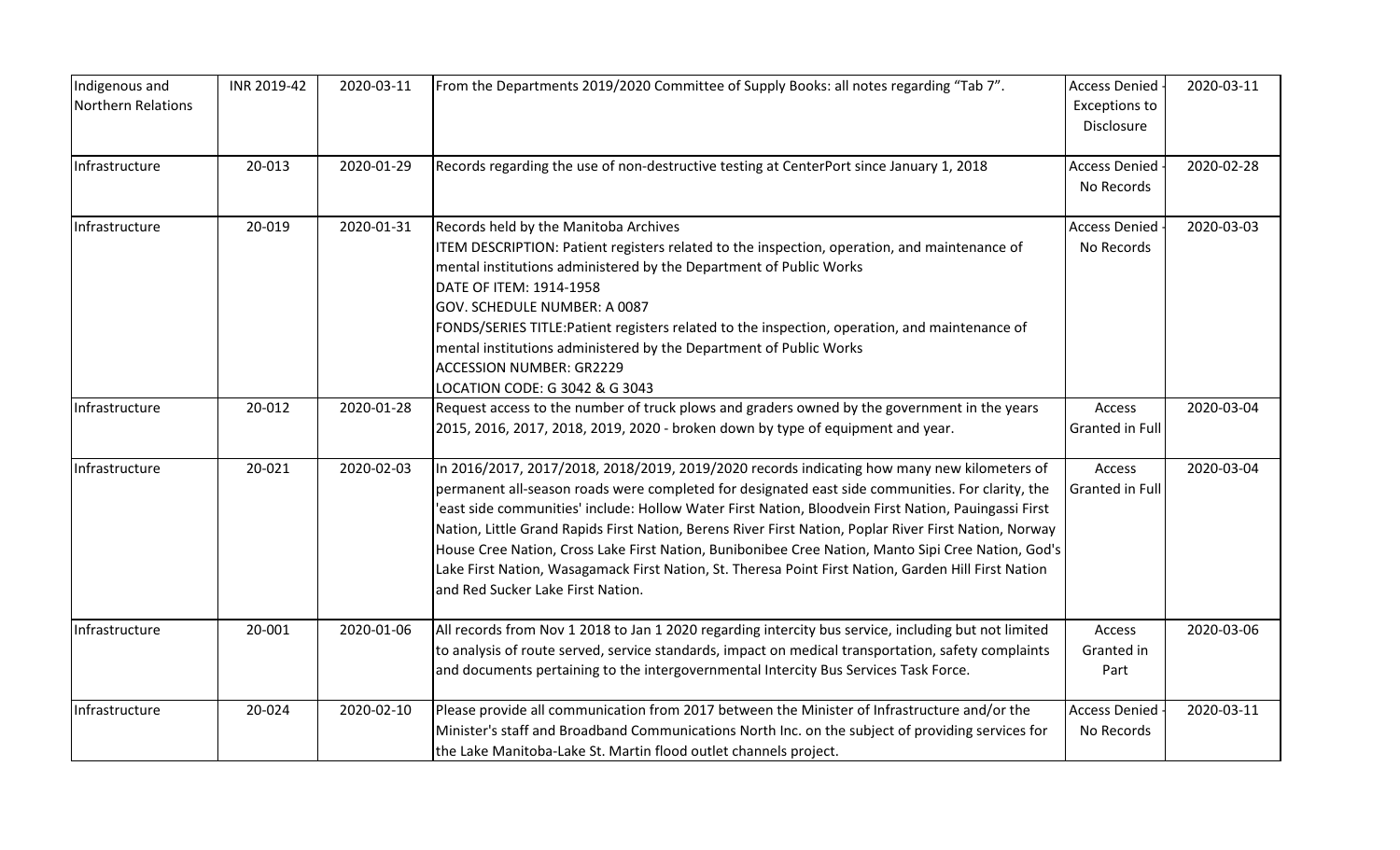| Infrastructure | 20-023   | 2020-02-10 | Please provide all communication from 2017 between staff at MB Infrastructure and Broadband                          | Access                             | 2020-03-11 |
|----------------|----------|------------|----------------------------------------------------------------------------------------------------------------------|------------------------------------|------------|
|                |          |            | Communications North Inc. on the subject of providing services for the Lake Manitoba-Lake St.                        | Granted in                         |            |
|                |          |            | Martin flood outlet channels project.                                                                                | Part                               |            |
| Justice        | 2020-002 | 2020-01-16 | Record(s) of overtime costs incurred by court clerks, sheriff's officers and Crown attorneys working                 | <b>Access Denied</b>               | 2020-02-14 |
|                |          |            | in Thompson for each of the past six years, between Jan. 1, 2014 to Dec. 31, 2019.                                   | No Records                         |            |
| Justice        | 2020-011 | 2020-01-29 | Since September 1, 2019: Records of all consultations conducted regarding the Dauphin Correctional Access Denied     |                                    | 2020-02-28 |
|                |          |            | Centre.                                                                                                              | No Records                         |            |
| Justice        | 2020-015 | 2020-01-30 | Briefing and advisory notes regarding, the Dauphin Correctional Centre since December 1, 2019.                       | <b>Access Denied</b>               | 2020-02-28 |
|                |          |            |                                                                                                                      | No Records                         |            |
| Justice        | 2020-013 | 2020-01-29 | Records indicating the current number and name of all positions at the Dauphin Correctional Centre.                  | Access                             | 2020-02-28 |
|                |          |            |                                                                                                                      | Granted in Full                    |            |
| Justice        | 2020-019 | 2020-02-03 | I would like documents and/or records showing the total number of annual assaults, broken down                       | <b>Access Denied</b>               | 2020-03-04 |
|                |          |            | per year that occurred against inmates at the Brandon Correctional Centre from January 2015 to<br>January 2020.      | <b>Exceptions to</b><br>Disclosure |            |
| Justice        | 2020-020 | 2020-02-03 | I would like documents and/or records showing the total number of annual assaults, broken down                       | <b>Access Denied</b>               | 2020-03-04 |
|                |          |            | per year that occurred against inmates at the Dauphin Correctional Centre from January 2015 to                       | <b>Exceptions to</b>               |            |
|                |          |            | January 2020.                                                                                                        | Disclosure                         |            |
| Justice        | 2020-021 | 2020-02-03 | I would like documents and/or records showing the total number of annual assaults, broken down                       | <b>Access Denied</b>               | 2020-03-04 |
|                |          |            | per year that occurred against inmates at The Pas Correctional Centre from January 2015 to January<br>2020.          | <b>Exceptions to</b><br>Disclosure |            |
|                |          |            |                                                                                                                      |                                    |            |
| Justice        | 2020-022 | 2020-02-03 | I would like documents and/or records showing the total number of annual assaults, broken down                       | <b>Access Denied</b>               | 2020-03-04 |
|                |          |            | per year that occurred against inmates at the Milner Ridge Correctional Centre from January 2015<br>to January 2020. | <b>Exceptions to</b><br>Disclosure |            |
|                |          |            |                                                                                                                      |                                    |            |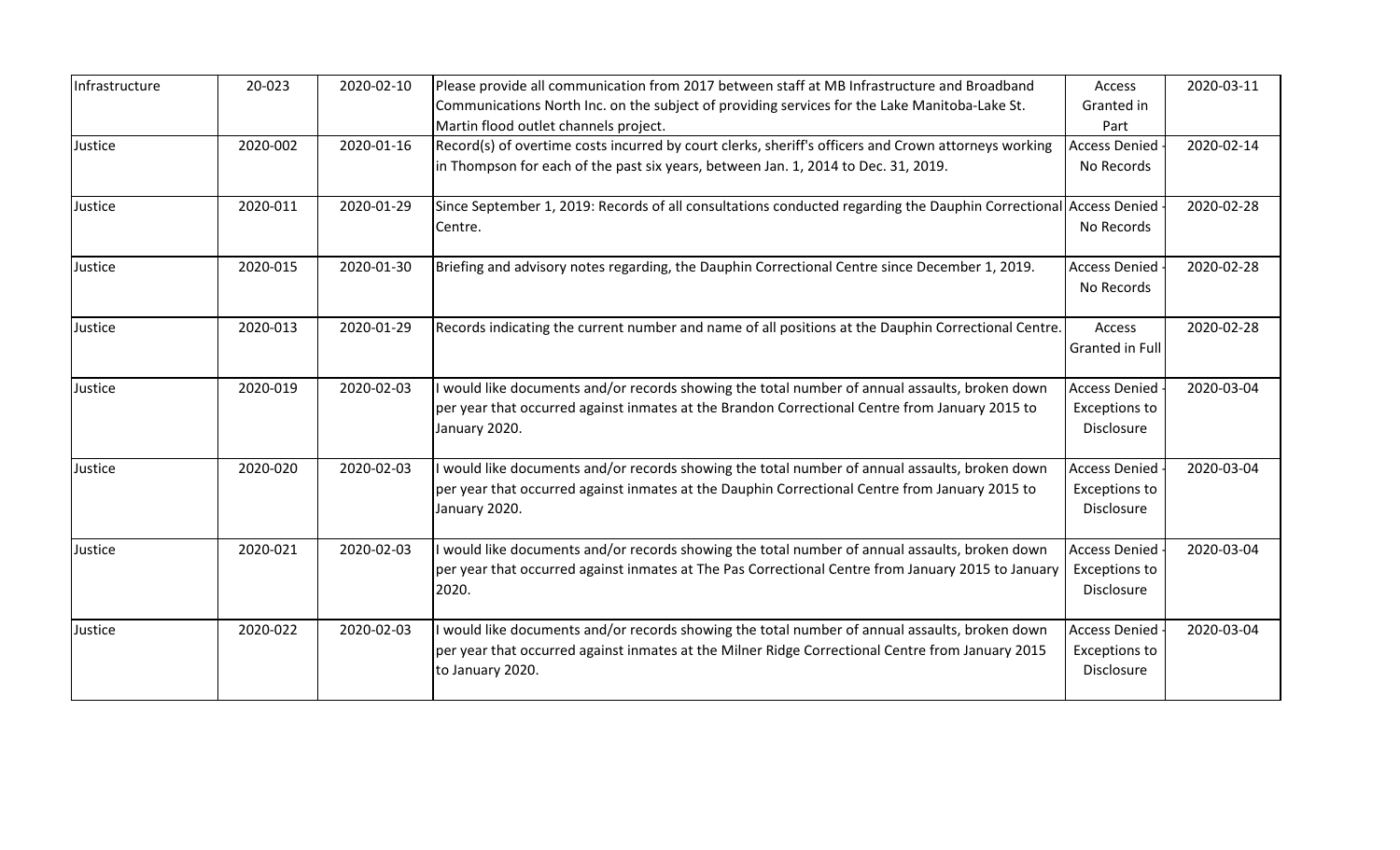| Justice | 2020-023 | 2020-02-03 | I would like documents and/or records showing the total number of annual assaults, broken down                                                                                                                                  | <b>Access Denied</b>                                       | 2020-03-04 |
|---------|----------|------------|---------------------------------------------------------------------------------------------------------------------------------------------------------------------------------------------------------------------------------|------------------------------------------------------------|------------|
|         |          |            | per year that occurred against inmates at the Headingley Correctional Centre from January 2015 to<br>January 2020.                                                                                                              | <b>Exceptions to</b><br>Disclosure                         |            |
| Justice | 2020-024 | 2020-02-03 | I would like documents and/or records showing the total number of annual assaults, broken down<br>per year that occurred against inmates at the Women's Correctional Centre from January 2015 to<br>January 2020.               | <b>Access Denied</b><br><b>Exceptions to</b><br>Disclosure | 2020-03-04 |
| Justice | 2020-025 | 2020-02-03 | I would like documents and/or records showing the total number of annual assaults, broken down<br>per year that occurred against inmates at the Winnipeg Remand Centre from January 2015 to<br>January 2020.                    | <b>Access Denied</b><br><b>Exceptions to</b><br>Disclosure | 2020-03-04 |
| Justice | 2020-026 | 2020-02-03 | I would like documents and/or records showing the total number of annual assaults, broken down<br>per year that occurred against correctional staff at the Headingley Correctional Centre from January<br>2015 to January 2020. | <b>Access Denied</b><br><b>Exceptions to</b><br>Disclosure | 2020-03-04 |
| Justice | 2020-027 | 2020-02-03 | would like documents and/or records showing the total number of annual assaults, broken down<br>per year that occurred against correctional staff at the Winnipeg Remand Centre from January 2015<br>to January 2020.           | <b>Access Denied</b><br>Exceptions to<br>Disclosure        | 2020-03-04 |
| Justice | 2020-028 | 2020-02-03 | I would like documents and/or records showing the total number of annual assaults, broken down<br>per year that occurred against correctional staff at the Women's Correctional Centre from January<br>2015 to January 2020.    | <b>Access Denied</b><br><b>Exceptions to</b><br>Disclosure | 2020-03-04 |
| Justice | 2020-029 | 2020-02-03 | I would like documents and/or records showing the total number of annual assaults, broken down<br>per year that occurred against correctional staff at The Pas Correctional Centre from January 2015<br>to January 2020.        | <b>Access Denied</b><br><b>Exceptions to</b><br>Disclosure | 2020-03-04 |
| Justice | 2020-030 | 2020-02-03 | would like documents and/or records showing the total number of annual assaults, broken down<br>per year that occurred against correctional staff at the Milner Ridge Correctional Centre from<br>January 2015 to January 2020. | <b>Access Denied</b><br><b>Exceptions to</b><br>Disclosure | 2020-03-04 |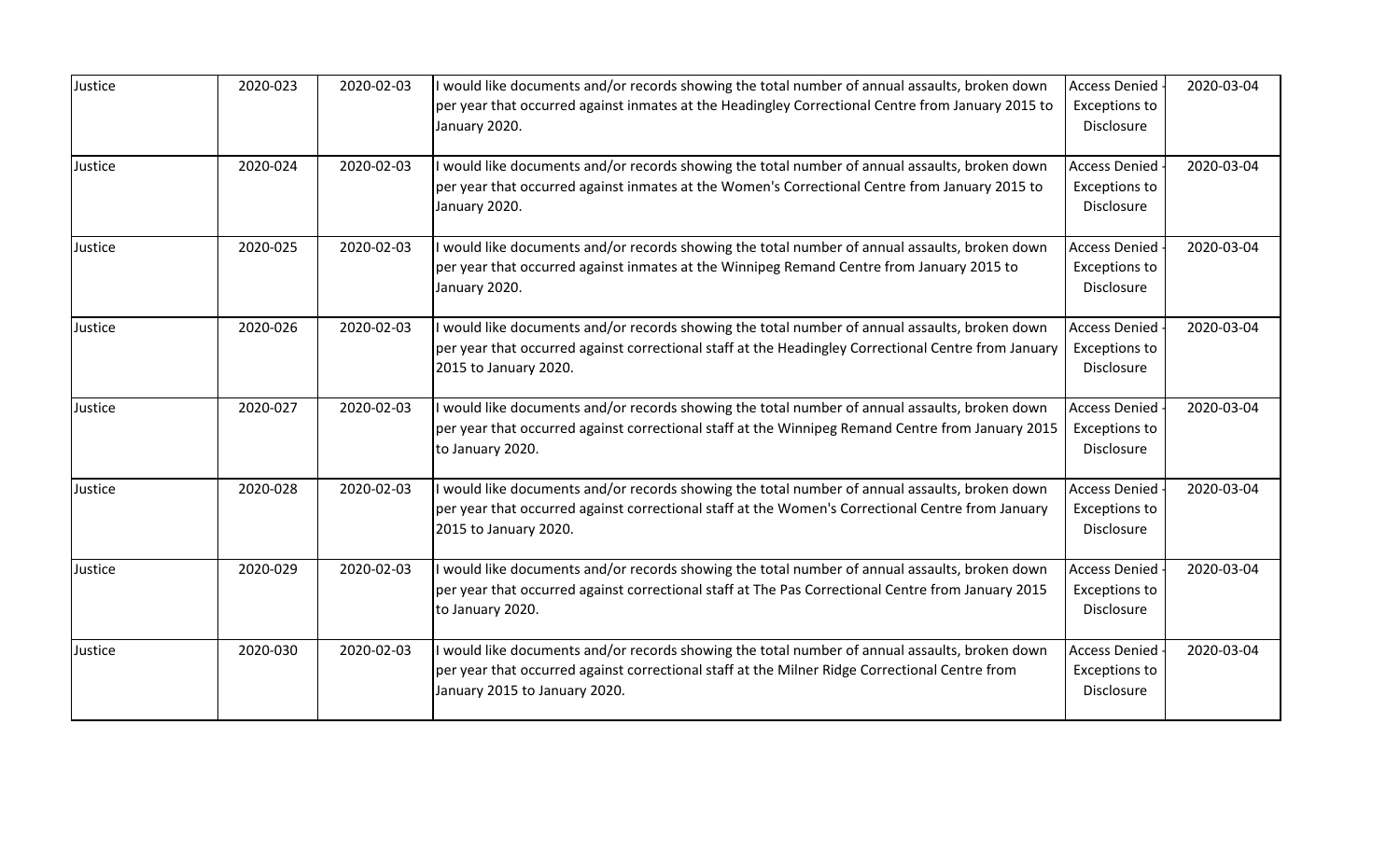| Justice | 2020-031 | 2020-02-03 | I would like documents and/or records showing the total number of annual assaults, broken down                                                                                                                                                                                                  | <b>Access Denied</b>                                       | 2020-03-04 |
|---------|----------|------------|-------------------------------------------------------------------------------------------------------------------------------------------------------------------------------------------------------------------------------------------------------------------------------------------------|------------------------------------------------------------|------------|
|         |          |            | per year that occurred against correctional staff at the Brandon Correctional Centre from January<br>2015 to January 2020.                                                                                                                                                                      | Exceptions to<br>Disclosure                                |            |
| Justice | 2020-032 | 2020-02-03 | I would like documents and/or records showing the total number of annual assaults, broken down<br>per year that occurred against correctional staff at the Dauphin Correctional Centre from January<br>2015 to January 2020.                                                                    | <b>Access Denied</b><br><b>Exceptions to</b><br>Disclosure | 2020-03-04 |
| Justice | 2020-033 | 2020-02-04 | Inmate counts (daily) from Sunday, Jan 26, 2020, through Sunday, Feb 2, 2020, inclusive, for the<br>following correctional institutions: Headingley Correctional Centre; Milner Ridge Correctional<br>Centre; Winnipeg Remand Centre; Women's Correctional Centre; Brandon Correctional Centre. | Access<br>Granted in Full                                  | 2020-03-05 |
| Justice | 2020-040 | 2020-02-11 | Records indicating the cost of the MNP report for retail crime.                                                                                                                                                                                                                                 | <b>Access Denied</b><br>No Records                         | 2020-03-12 |
| Justice | 2020-041 | 2020-03-06 | Request access to the internal report/review completed by the Department on Manitoba Protective<br>Services.                                                                                                                                                                                    | <b>Access Denied</b><br><b>Exceptions to</b><br>Disclosure | 2020-03-13 |
| Justice | 2020-042 | 2020-03-06 | Request access to the documents provided to the Department by MNP regarding their review of the Access Denied<br>Department of Justice.                                                                                                                                                         | <b>Exceptions to</b><br>Disclosure                         | 2020-03-13 |
| Justice | 2020-045 | 2020-03-06 | All records prepared for, and summarizing the results of, phone calls between federal justice deputy Access Denied<br>minister (NAME) and provincial DM Dave Wright for the month of February 2019.                                                                                             | No Records                                                 | 2020-03-13 |
| Justice | 2020-044 | 2020-03-06 | A breakdown of the spending - not the budgeting, but the actual expenditures - for the<br>Indigenous Courtwork program, including the federal and provincial share of expenditures, for each<br>fiscal year from 2009-2010 until the present.                                                   | Access<br>Granted in Full                                  | 2020-03-13 |
| Justice | 2020-043 | 2020-03-06 | All records relating to a Feb. 12 media query from the Winnipeg Free Press to MJ about the<br>Indigenous Courtwork program, including (but not limited to) drafted responses and<br>communications within the department and with the minister's office.                                        | Access<br>Granted in<br>Part                               | 2020-03-13 |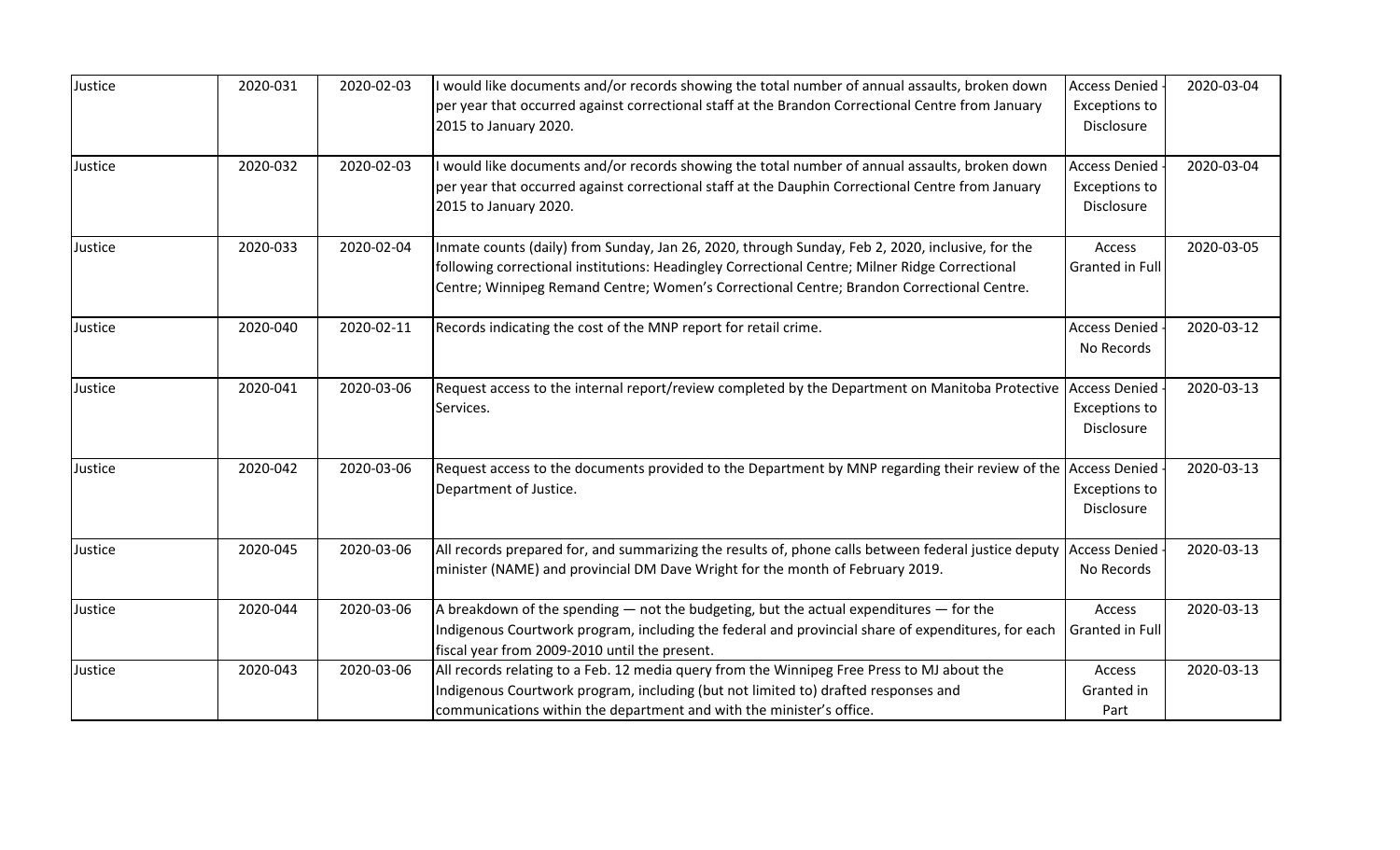| Justice                    | 2020-046   | 2020-02-19 | "I am requesting a copy of the Corrections Facility Pre-Design Report for the corrections facility that  Access Denied<br>was announced in 2013 for Dauphin. There was a report conducted between 2013-2015 for the<br>design of the proposed facility. We are requesting any additional information regarding the plans to | <b>Exceptions to</b><br>Disclosure | 2020-03-20 |
|----------------------------|------------|------------|-----------------------------------------------------------------------------------------------------------------------------------------------------------------------------------------------------------------------------------------------------------------------------------------------------------------------------|------------------------------------|------------|
|                            |            |            | build a corrections facility in Dauphin be provided."                                                                                                                                                                                                                                                                       |                                    |            |
| Justice                    | 2020-047   | 2020-02-25 | What is the policy regarding an inmates secure disclosure bag at Headingley Correctional Center.                                                                                                                                                                                                                            | Access<br>Granted in Full          | 2020-03-26 |
| Justice                    | 2020-012   | 2020-01-29 | All communication received and sent regarding the Dauphin Correctional Centre since January 1,<br>2020.                                                                                                                                                                                                                     | Access<br>Granted in<br>Part       | 2020-03-30 |
| <b>Municipal Relations</b> | MR 2019-54 | 2019-12-16 | All direct Twitter messages sent to and from the minister's account (@MLASquires) from Jan. 1,<br>2019 until receipt of this request.                                                                                                                                                                                       | <b>Access Denied</b><br>No Records | 2020-02-14 |
| <b>Municipal Relations</b> | MR 2020-17 | 2020-01-31 | From the Departments 2019/20 Committee of Supply Book: under Manitoba Water Services Board,<br>all records regarding "8b,"                                                                                                                                                                                                  | <b>Access Granted</b>              | 2020-03-02 |
| <b>Municipal Relations</b> | MR 2020-12 | 2020-01-30 | All communication with municipalities regarding funding for snow clearing on provincial roads since<br>September 1, 2019.                                                                                                                                                                                                   | <b>Access Denied</b><br>No Records | 2020-03-02 |
| <b>Municipal Relations</b> | MR 2020-14 | 2020-01-31 | From the Departments 2019/20 Committee of Supply Book: under Non-Profit Sector and<br>Community Organizations, all records regarding "Sa, 5b and 5c."                                                                                                                                                                       | Access<br>Granted in Full          | 2020-03-02 |
| <b>Municipal Relations</b> | MR 2020-10 | 2020-01-23 | From January 1 2019 to present, please provide all records of correspondence, including but not<br>limited to letters and email, between the Minister of Municipal Relations and [position and name<br>removed].                                                                                                            | <b>Access Denied</b><br>No Records | 2020-03-03 |
| <b>Municipal Relations</b> | MR 2020-18 | 2020-01-31 | From the Departments 2019/20 Committee of Supply Book: under Printed Estimates, all records<br>regarding "10a and 10b."                                                                                                                                                                                                     | Access<br>Granted in<br>Part       | 2020-03-03 |
| <b>Municipal Relations</b> | MR 2020-16 | 2020-01-31 | From the Departments 2019/20 Committee of Supply Book under Legislation/Policy, all records<br>regarding "7b."                                                                                                                                                                                                              | Access<br>Granted in Full          | 2020-03-04 |
| <b>Municipal Relations</b> | MR 2020-15 | 2020-01-31 | From the Departments 2019/20 Committee of Supply Book: under Permitting Review, all records<br>regarding "6b and 6c."                                                                                                                                                                                                       | Access<br>Granted in<br>Part       | 2020-03-04 |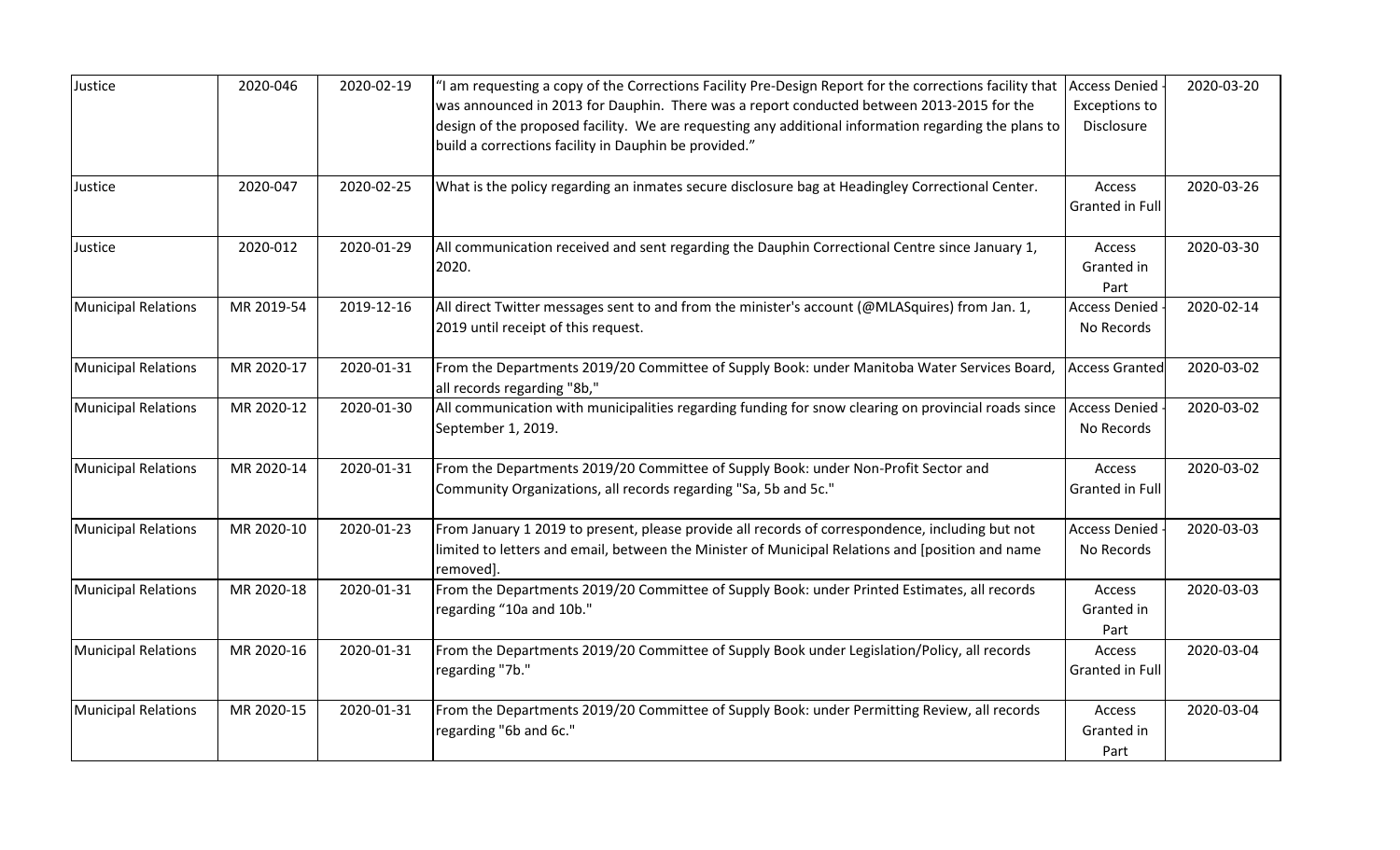| <b>Municipal Relations</b> | MR 2019-48  | 2019-12-16 | Requests a copy of the transition binder prepared for the new municipal relations minister. Include                | Access               | 2020-03-09 |
|----------------------------|-------------|------------|--------------------------------------------------------------------------------------------------------------------|----------------------|------------|
|                            |             |            | all briefing notes and memos regarding the province's ongoing relationship with the City of                        | Granted in           |            |
|                            |             |            | Winnipeg.                                                                                                          | Part                 |            |
| <b>Municipal Relations</b> | MR 2020-09  | 2020-01-23 | From January 1 2019 to present, please provide all records of correspondence, including but not                    | <b>Access Denied</b> | 2020-03-24 |
|                            |             |            | limited to letters and email, containing the [name withheld] between the Minister of Municipal                     | No Records           |            |
|                            |             |            | Relations and members of the Former Council of the Town of Teulon/Chief Administrative Officer:<br>[Names Removed] |                      |            |
| <b>Municipal Relations</b> | MR 2020-13  | 2020-01-31 | From the Departments 2019/20 Committee of Supply Book: under Municipal Funding, all records                        | Access               | 2020-03-24 |
|                            |             |            | regarding "4b and 4c."                                                                                             | Granted in Full      |            |
| <b>Municipal Relations</b> | MR 2019-57  | 2019-12-20 | Please provide all communication in 2019 between former Deputy Minister of Municipal Relations                     | Access               | 2020-03-30 |
|                            |             |            | Jan Forster & former Minister of Municipal Relations Jeff Wharton via email, text message, letter                  | Granted in           |            |
|                            |             |            | mail, as well as any memorandums referencing the Community Places Program. Please provide all                      | Part                 |            |
|                            |             |            | communication in 2019 between former Deputy Minister of Municipal Relations Jan Forster &                          |                      |            |
|                            |             |            | former Minister of Municipal Relations Jeff Wharton via email, text message, letter mail, as well as               |                      |            |
|                            |             |            | any memorandums referencing the Building Sustainable Communities Program.                                          |                      |            |
| Sport, Culture and         | SCH 2020-05 | 2020-01-30 | Gimli Leadership Training Centre 1978-1979                                                                         | Access               | 2020-02-26 |
| Heritage                   |             |            | Series Title: Policy development and research files                                                                | Granted in Full      |            |
|                            |             |            | CH 0227                                                                                                            |                      |            |
|                            |             |            | Accession No: GR2696                                                                                               |                      |            |
|                            |             |            | Location: K-12-5-19                                                                                                |                      |            |
|                            |             |            | Gimli Leadership Training Centre 1980-1981                                                                         |                      |            |
|                            |             |            | Series Title                                                                                                       |                      |            |
|                            |             |            | Policy development and research files                                                                              |                      |            |
|                            |             |            | CH 0227                                                                                                            |                      |            |
|                            |             |            | Accession No: GR2696                                                                                               |                      |            |
|                            |             |            | Location: K-12-5-18.                                                                                               |                      |            |
| Sport, Culture and         | SCH 2020-02 | 2020-01-03 | All agreements, contracts, meeting minutes/agendas and/or records, excluding email                                 | Access               | 2020-02-26 |
| Heritage                   |             |            | communications, on the topic of the hosting committee for Manitoba 150 from September 2018 to                      | Granted in           |            |
|                            |             |            | date of receipt. Please include all records on the topic of creating a host committee and the                      | Part                 |            |
|                            |             |            | establishment of the Manitoba 150 Host Committee Inc. as well as subsequent records.                               |                      |            |
|                            |             |            |                                                                                                                    |                      |            |